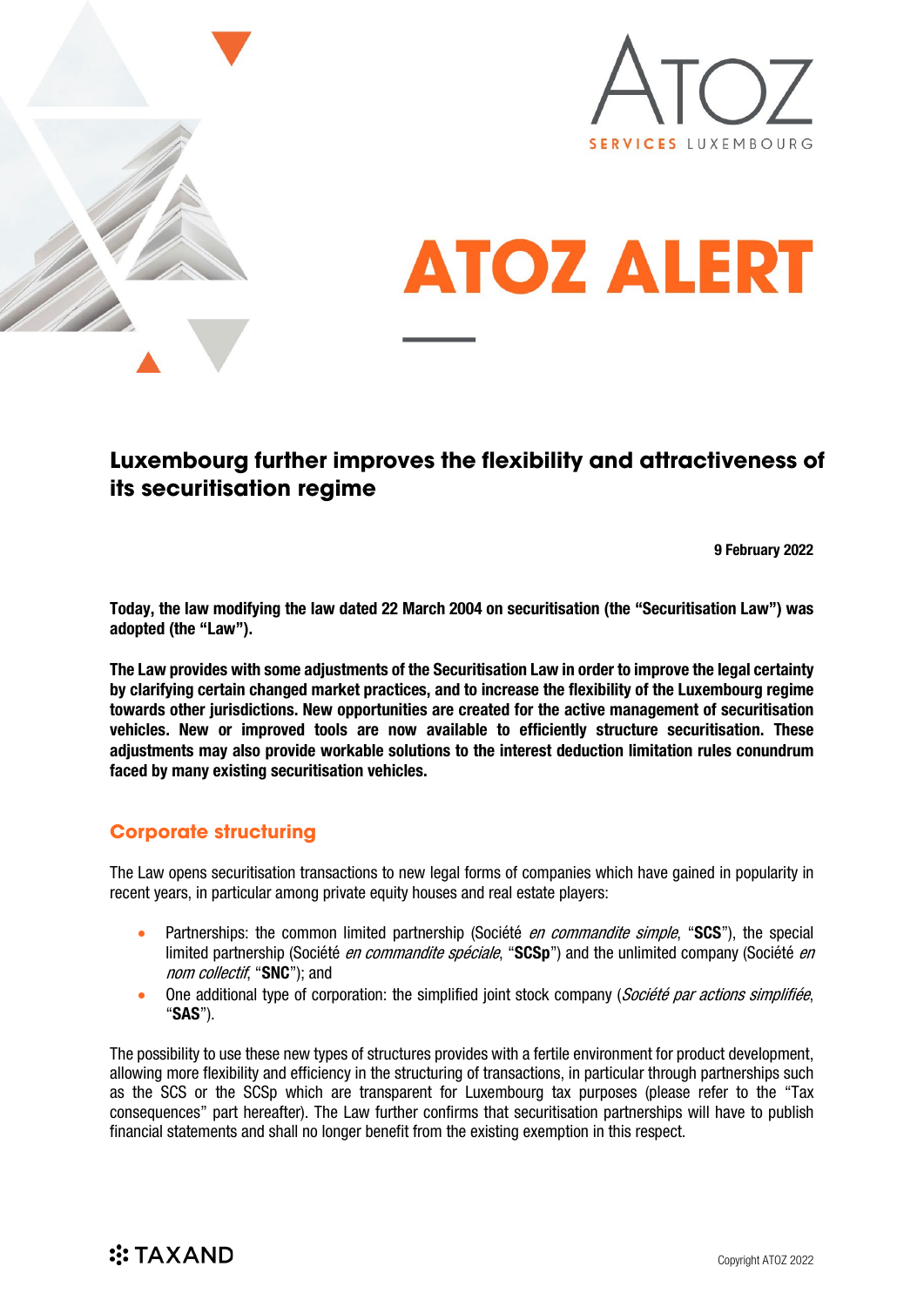As far as securitisation vehicles with several compartments are concerned, the treatment of profit distributions where a compartment is financed by equity is clarified in the Law. The shareholders of a compartment have to approve the financial statements relating to such compartment only and the assessment of the distributable amounts and of the allocation to the legal reserve also has to be performed on a compartment basis. The Law provides with a set of subordination rules governing the rank of different classes of funding, with the option to opt for a different order. As a matter of principle, (i) debts are subordinated to shares, units, and beneficiary units, and (ii) non-fixed-rate debts are subordinated to fixed-rate debts issued by the securitisation vehicle.

#### **Securitised assets**

The Law confirms that a securitisation vehicle may acquire securitised assets directly or indirectly. The securitisation vehicle may then acquire the risks to be securitised indirectly through a wholly or partially owned subsidiary. Active management by the securitisation vehicle or a third party is now expressly allowed for Luxembourg securitisation vehicles for risks linked to loans (collateralised loan obligations, "CLOs"), bonds, or other debt instruments, unless the securitisation is offered to the public. This clarification removes uncertainty and offers an efficient framework for CLO structures. This improves the attractiveness of Luxembourg for CLO managers who historically implemented their structures in other countries.

The Law increases the flexibility to also allow to give securities for obligations of third parties to the extent that these obligations relate to the securitisation transaction.

### **Financing of the securitisation**

The Law allows the securitisation vehicle to fund itself using financial instruments and also to incur indebtedness by borrowing via loans, provided that the value or return of such borrowing depends on the securitised underlying risk.

A securitisation vehicle issuing securities on a continuous basis to the public has to be authorised by the CSSF. The Law introduces a definition of the concept of "on a continuous basis to the public", whereby any vehicle which issues financial instruments to the public more than three times per year would need to be authorised.

The Law clarifies that the issuance will not be deemed to be offered to the public if any of the following criteria are met:

- the issuance is solely intended for professional clients within the meaning of the law of 5 April 1993 on the financial sector; or
- the denomination of the financial instruments is more than EUR 100,000; or
- the financial instruments are distributed in the form of a private placement.

#### **Tax consequences**

As mentioned above, the Law introduces the possibility for a securitisation vehicle to take the legal form of a partnership, namely an SCS or an SCSp. This has important tax consequences since such partnerships are normally considered as transparent for Luxembourg tax purposes, meaning that the income they realise is not taxable at the level of the securitisation vehicle itself, but is allocated directly to the investors.

So far, securitisation vehicles could be set up either as funds or as corporations (for example as a *société* anonyme or as a *société à responsabilité limitée*). As opposed to securitisation vehicles set up as partnerships, securitisation vehicles established under the form of a corporation are fully subject to tax on income and gains deriving from the assets they hold. Interest payments (e.g., on asset-linked notes issued by the securitisation vehicle), as well as certain commitments to investors, are however deductible under Luxembourg tax law, and,